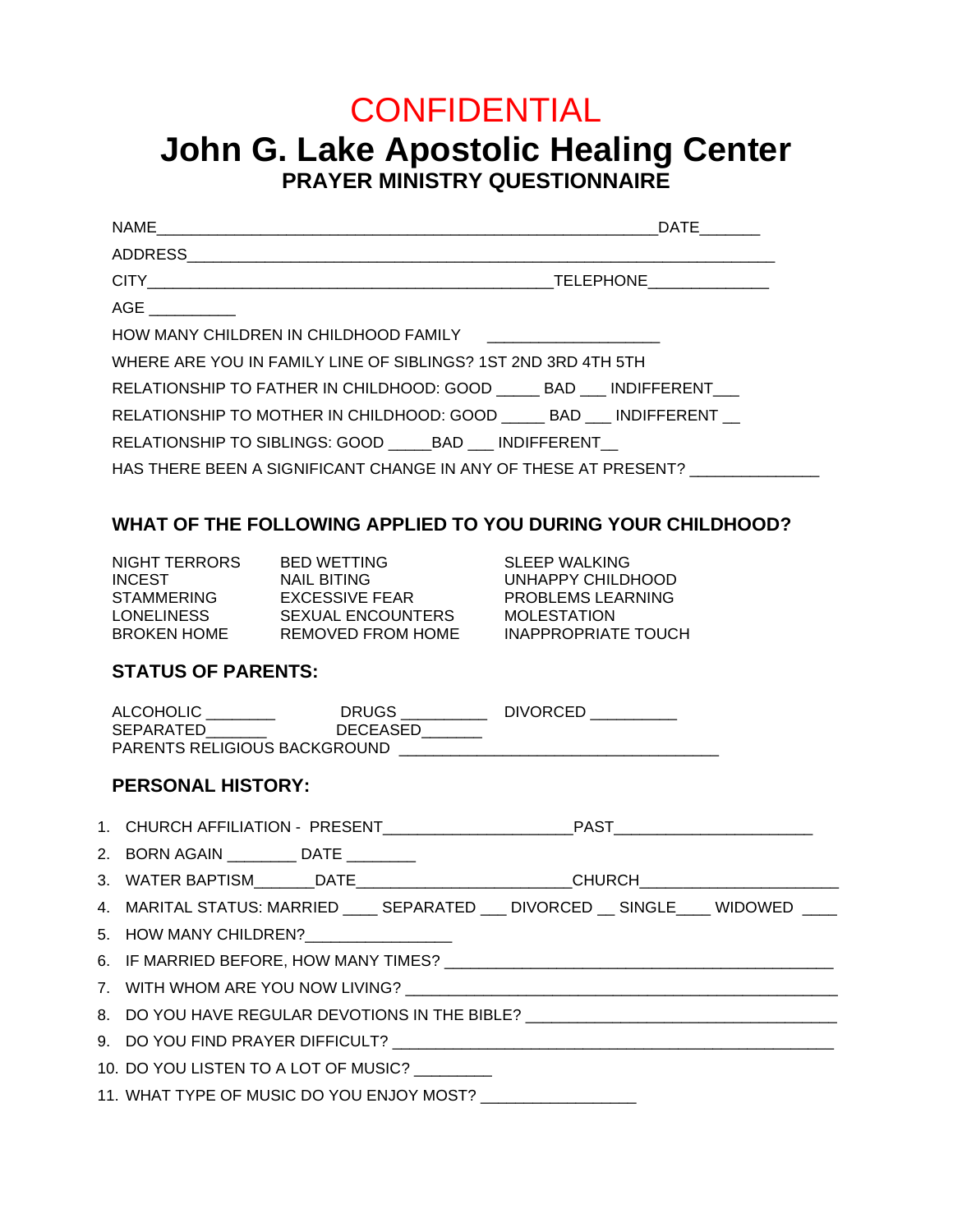#### 13. ARE YOU ADOPTED?

- 14. HAVE YOU EVER ATTENDED A NEW AGE SEMINAR, OR PARTICIPATED IN A SÉANCE? \_\_\_\_\_\_\_
- 15. WHAT SPIRITUAL EXPERIENCES HAVE YOU HAD THAT WOULD BE CONSIDERED OUT OF THE ORDINARY?
- 16. TO YOUR KNOWLEDGE, HAVE ANY OF YOUR PARENTS, GRANDPARENTS, OR GREATGRANDPARENTS EVER BEEN INVOLVED IN ANY OCCULTIC, CULTIC OR NONCHRISTIAN RELIGIOUS PRACTICES? \_\_\_\_\_\_\_\_\_\_\_\_\_\_\_\_\_\_\_\_\_\_\_\_\_\_\_\_\_\_\_\_\_\_\_\_\_\_\_\_\_\_\_\_\_

#### **17. WHICH OF THE FOLLOWING HAVE YOU STRUGGLED WITH IN THE PAST OR ARE YOU STRUGGLING WITH PRESENTLY?**

- 
- 
- \_ DAYDREAMING \_\_\_ LUSTFUL THOUGHTS<br>\_ THOUGHTS OF INFERIORITY \_\_\_ THOUGHTS OF INADEQUACY \_\_\_ THOUGHTS OF INFERIORITY<br>\_\_\_ WORRY
- 
- $\_\_$  DOUBTS
- \_\_\_ FANTASY \_\_\_\_ OBSESSIVE THOUGHTS<br>\_\_\_ INSECURITY \_\_\_\_ BLASPHEMOUS THOUGH
- 
- COMPULSIVE THOUGHTS
- \_\_\_ BLASPHEMOUS THOUGHTS<br>\_\_\_ DIZZINESS

\_\_\_ HEADACHES

#### **18. WHICH OF THE FOLLOWING EMOTIONS HAVE YOU HAD DIFFICULTY CONTROLLING OR ARE YOU PRESENTLY HAVING DIFFICULTY CONTROLLING?**

| <b>FRUSTRATION</b>   | FEAR OF DEATH                     |
|----------------------|-----------------------------------|
| ANGER                | FEAR OF LOSING YOUR MIND          |
| <b>LONELINESS</b>    | <b>FEAR OF COMMITTING SUICIDE</b> |
| ANXIFTY              | FEAR OF HURTING LOVED ONES        |
| <b>WORTHLESSNESS</b> | <b>DEPRESSION</b>                 |
| HATRED               | <b>BITTERNESS</b>                 |

#### **MORAL CLIMATE**

DURING THE FIRST 18 YEARS OF YOUR LIFE, HOW WOULD YOU RATE THE MORAL ATMOSPHERE IN WHICH YOU WERE RAISED?

|                     | <b>OVERLY PERMISSIVE</b> | <b>PERMISSIVE</b> | <b>AVERAGE</b> | <b>STRICT</b> | <b>OVERLY STRICT</b> |
|---------------------|--------------------------|-------------------|----------------|---------------|----------------------|
|                     |                          |                   |                |               |                      |
| <b>CLOTHING</b>     |                          |                   |                |               |                      |
| <b>SEX</b>          |                          |                   |                |               |                      |
| <b>DATING</b>       |                          |                   |                |               |                      |
| <b>MOVIES</b>       |                          |                   |                |               |                      |
| <b>MUSIC</b>        |                          |                   |                |               |                      |
| <b>LITERATURE</b>   |                          |                   |                |               |                      |
| <b>FREE WILL</b>    |                          |                   |                |               |                      |
| <b>DRINKING</b>     |                          |                   |                |               |                      |
| <b>SMOKING</b>      |                          |                   |                |               |                      |
| CHURCH ATTENDANCE 5 |                          |                   |                |               |                      |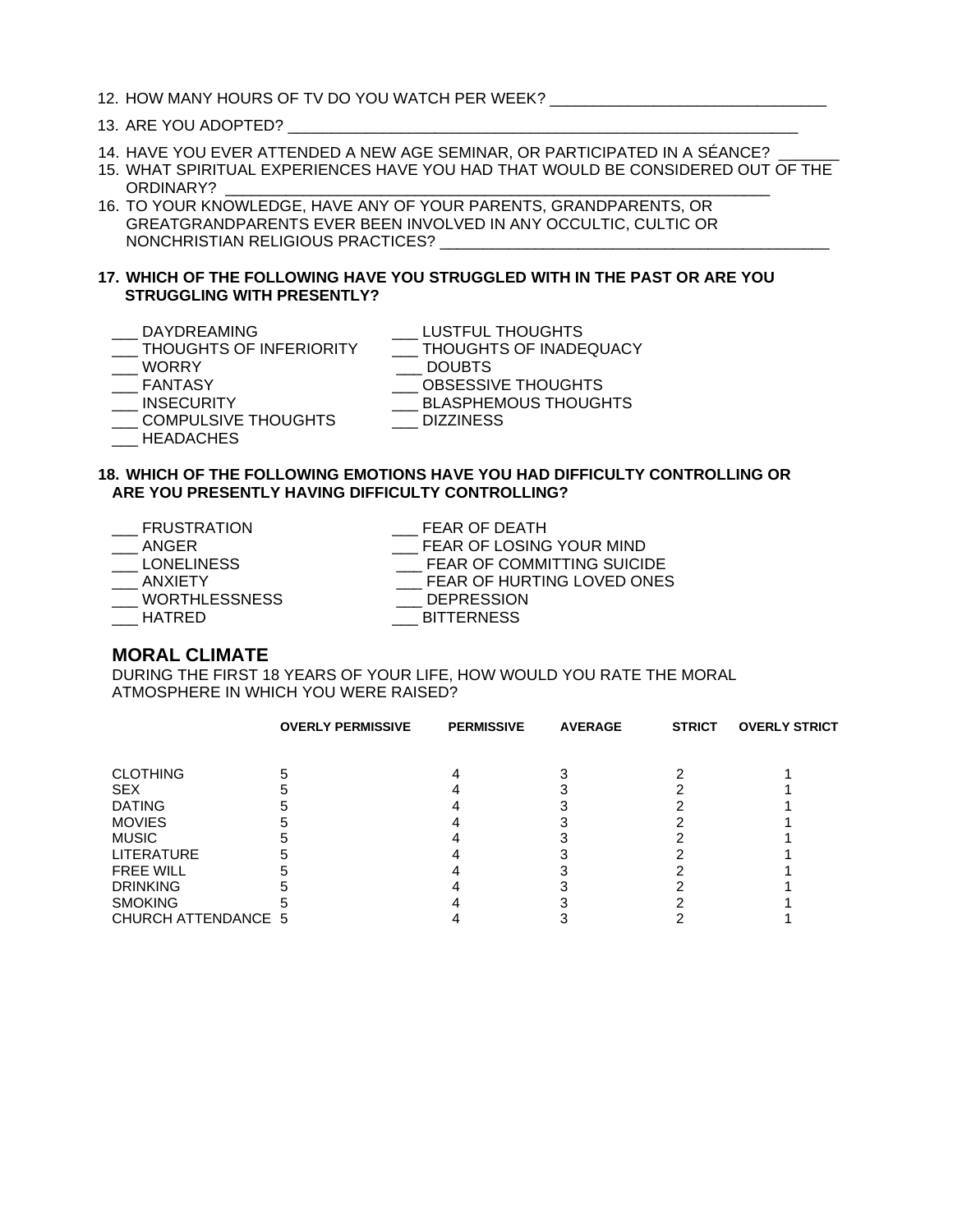### **MEDICAL HISTORY**

| 1. EVER HAD OPERATIONS? IF SO, FOR WHAT REASON AND YOUR AGE AT THAT TIME? ______   |
|------------------------------------------------------------------------------------|
| 2. HOSPITALIZATION FOR EMOTIONAL ILLNESS YES _____ NO______ WHY? _______________   |
|                                                                                    |
|                                                                                    |
| 5. CURRENTLY UNDER CARE OF DOCTOR _______ OR PSYCHIATRIST______________________    |
| 6. ON DRUG THERAPY _______ DATE _____________ DISCHARGED _______________________   |
| 7. SUBJECT TO DEPRESSION _____________FREQUENCY ______________ DURATION __________ |
|                                                                                    |
| 9. DO YOU HAVE ANY ADDICTIONS OR CRAVINGS THAT YOU FIND DIFFICULT TO CONTROL?      |
|                                                                                    |
| 10. WERE YOU EVER ON STREET DRUGS? ___________ HOW LONG? _______________________   |
|                                                                                    |
| 12. HAVE YOU BEEN AN ALCOHOLIC? _____________ CURRENTLY? _______                   |

## **YES NO**

| Have you ever visited a fortuneteller who told your fortune by the                                                      |
|-------------------------------------------------------------------------------------------------------------------------|
| use of cards, tealeaves, palm readings, and so on?                                                                      |
| Do you read or followed a horoscope?                                                                                    |
| Has anyone ever hypnotized you? Who?_                                                                                   |
| Have you ever practiced yoga or done exercises related to yoga?                                                         |
| Have you ever had a life or reincarnative reading?                                                                      |
| Have you consulted a ouija board, planchette, cards, tea leaves,<br>crystal ball, and such like?                        |
| Have you played with the so-called 'games' of an occult nature?                                                         |
| (ESP, Telepathy, Kabala, Dungeons and Dragons, etc.)                                                                    |
| Have you ever consulted a medium?                                                                                       |
| Have you ever sought healing through magic or through a                                                                 |
| Spiritualist, Christian Scientist, or anyone who practices 'spirit                                                      |
| healing' psychic healing, hypnosis, metaphysical healing, use of the                                                    |
| pendulum or trance for diagnosis, or any other occult means?                                                            |
| Have you been to a chiropractor who treats through the use of ying<br>and yang, the universal life forces in the spine? |
| Have you ever sought to locate missing objects or persons by                                                            |
| consulting someone who has psychic, clairvoyant, second sight, or<br>psychometric powers?                               |
| Have you ever practiced table-lifting, levitation, or automatic                                                         |
| writing?                                                                                                                |
| Have you ever been given or worn an amulet, talisman or charm for<br>luck or protection?                                |
| Have you, or has anyone for you, practiced water witching using a                                                       |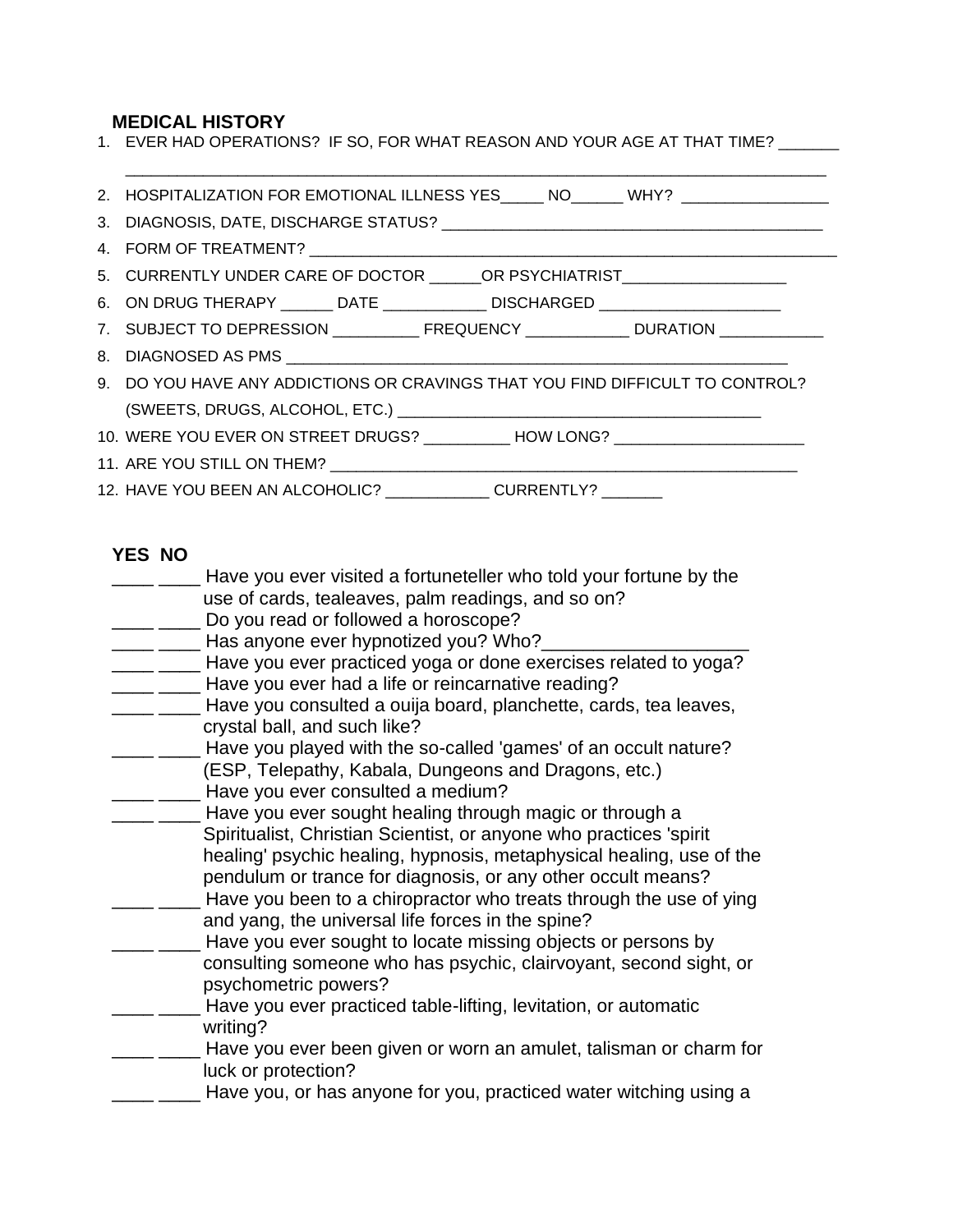twig or pendulum?

| YES NO |                                                                                 |
|--------|---------------------------------------------------------------------------------|
|        | Do you read or possess occult or spiritualist literature, e.g., books           |
|        | on astrology, interpretation of dreams, metaphysics, religious cults,           |
|        | self-realization, fortune telling, magic ESP, clairvoyance, psychic             |
|        | phenomena?                                                                      |
|        | Do you often have nightmares or frightening dreams? Have you                    |
|        | ever been "guided" by a dream?                                                  |
|        | Have you experimented with or practiced ESP or telepathy? Have                  |
|        | you ever "thought" at a person or tried to make them call or write              |
|        | you by your thoughts?                                                           |
|        | Have you ever practiced any form of magic charming or ritual?                   |
|        | Do you possess any occult or pagan religious objects, relics, or                |
|        | artifacts which may have been used in pagan temples and religious               |
|        | rites, or in the practice of sorcery, magic, divination, or spiritualism?       |
|        | Have you ever had your handwriting analyzed, practiced mental                   |
|        | suggestion, cast a magic spell, or sought psychic experience?                   |
|        | Have you ever belonged to the Masons, Demolay, Job's                            |
|        | Daughters?                                                                      |
|        | Have you been involved in a lodge or organization requiring rituals             |
|        | for membership?                                                                 |
|        | Do you see auras?                                                               |
|        | Do you ever 'feel' an evil presence?                                            |
|        | Have you ever been visited by a demon or an evil spirit?                        |
|        | Have you ever gone in any temple or building that was not Christian             |
|        | (Buddhist temple, Mormon temple, etc.)?                                         |
|        | Have you ever been involved in any group involved in rebellion or<br>terrorism? |
|        | Have you had negative things or curses spoken over you?                         |
|        | Does your name have any particular significance as to family                    |
|        | tradition or cultural/national heritage?                                        |
|        | Did your parents wish you were of the opposite sex?                             |
|        | Have you read literature by Jean Dixon?                                         |
|        | Have you read literature by Edgar Cayce?                                        |
|        | Have you been involved in satan worship?                                        |
|        | Have you ever practiced Astral projection?                                      |
|        | Have you been involved in white magic: doing good things through                |
|        | the control of psychic and supernatural power?                                  |
|        | Have you been involved in black magic: psychic control through                  |
|        | curses, use of the black arts, or any demon power for the purpose               |
|        | of harm?                                                                        |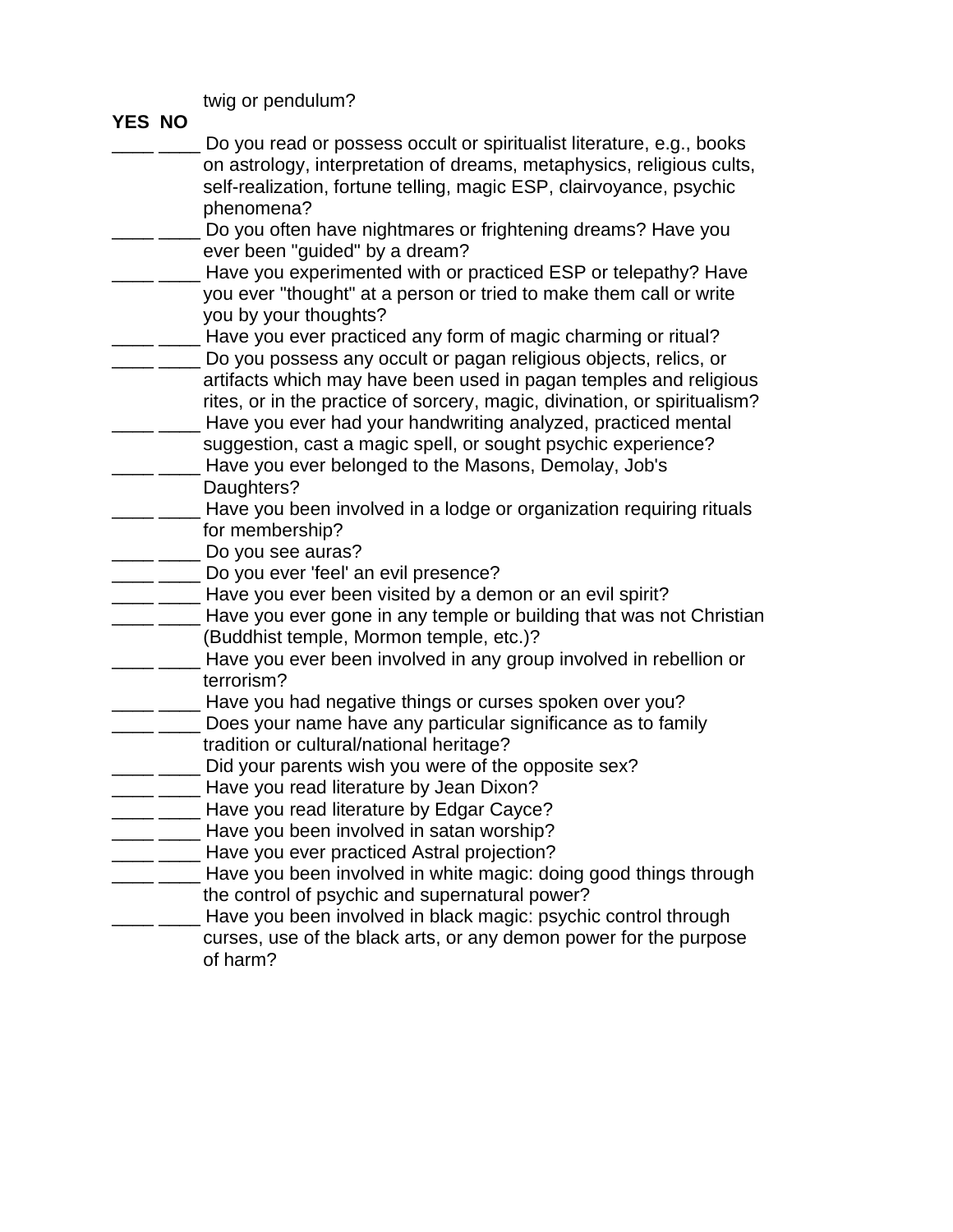## **YES NO**

<u>\_\_\_</u> \_\_\_\_ Have you ever been involved or attended any of the Eastern

- religions?<br>\_\_\_\_\_ Buddhism
- 
- 
- 
- 
- 
- \_\_\_\_ Zen Buddhism

**Transcendental Meditation** 

- \_\_\_\_ Hinduism \_\_\_\_ Meher Baba
- \_\_\_\_ Shintoism \_\_\_\_ Hare Krishna
	- \_\_\_\_ Any Guru
	- Rosicrucian **Network** The Riddle of Reincarnation
- \_\_\_\_ Baha'I \_\_\_\_ Dhagwan Shree Rajneesh
- \_\_\_\_ \_\_\_\_ Have you ever been involved in or attended meetings conducted by modern cults, such as:

| <b>Mormons</b>  | <b>Christian Science</b>  |
|-----------------|---------------------------|
| Theosophy       | Unity                     |
| Unitarian       | Jehovah's Witnesses       |
| The Way         | FORUM(E.S.T.)             |
| Eckankar        | <b>Silva Mind Control</b> |
| Children of God | Scientology               |

- \_\_\_\_ Unification Church
- \_\_\_\_ \_\_\_\_ You end up places, but do not know how you got there?
- \_\_\_\_ \_\_\_\_ Does your handwriting change?
- **\_\_\_\_** Do you have frequent headaches?
- \_\_\_\_ \_\_\_\_ Have people accused you of often lying (especially as a child)?
- \_\_\_\_ \_\_\_\_ Have you found things you do not remember purchasing?
- **\_\_\_\_** \_\_\_\_ Do you have or have you ever had pains in your chest?
- **\_\_\_\_** \_\_\_\_ Do you have difficulty trusting people?
- \_\_\_\_ \_\_\_\_ Have you ever been told "I can't tell"?
- \_\_\_\_ \_\_\_\_ Have you been told you were special or chosen?
- \_\_\_\_ \_\_\_\_ Did you have a keen interest in sex before puberty?
- \_\_\_\_ \_\_\_\_ Do you have a fear or bathrooms or bathtubs?
- **EXECUTE:** Have you had dreams with candles, hooded figures, or snakes?
- \_\_\_\_ \_\_\_\_ Was your favorite color of clothing in high school black, orange, green or red?
- **\_\_\_\_** \_\_\_\_ Do you have a tendency to tuck yourself in carefully at night?
- **The Long-Long vices** Do you feel people are watching you all the time?
- **EXECUTE:** As a child did you believe there were monsters in the closet or under the bed?
- \_\_\_\_ \_\_\_\_ My birthday is a good day?
- \_\_\_\_ \_\_\_\_ Do you have difficulty taking communion?
- \_\_\_\_ \_\_\_\_ Are you afraid of men, doctors, or authority figures?
- \_\_\_\_ \_\_\_\_ Are you are generally afraid of the dark or of the night?
- \_\_\_\_ \_\_\_\_ Are you afraid of being alone?
- $\frac{1}{2}$   $\frac{1}{2}$  Have you ever heard voices? What do they say to you?  $\frac{1}{2}$
- Have you had any unusual eating habits?